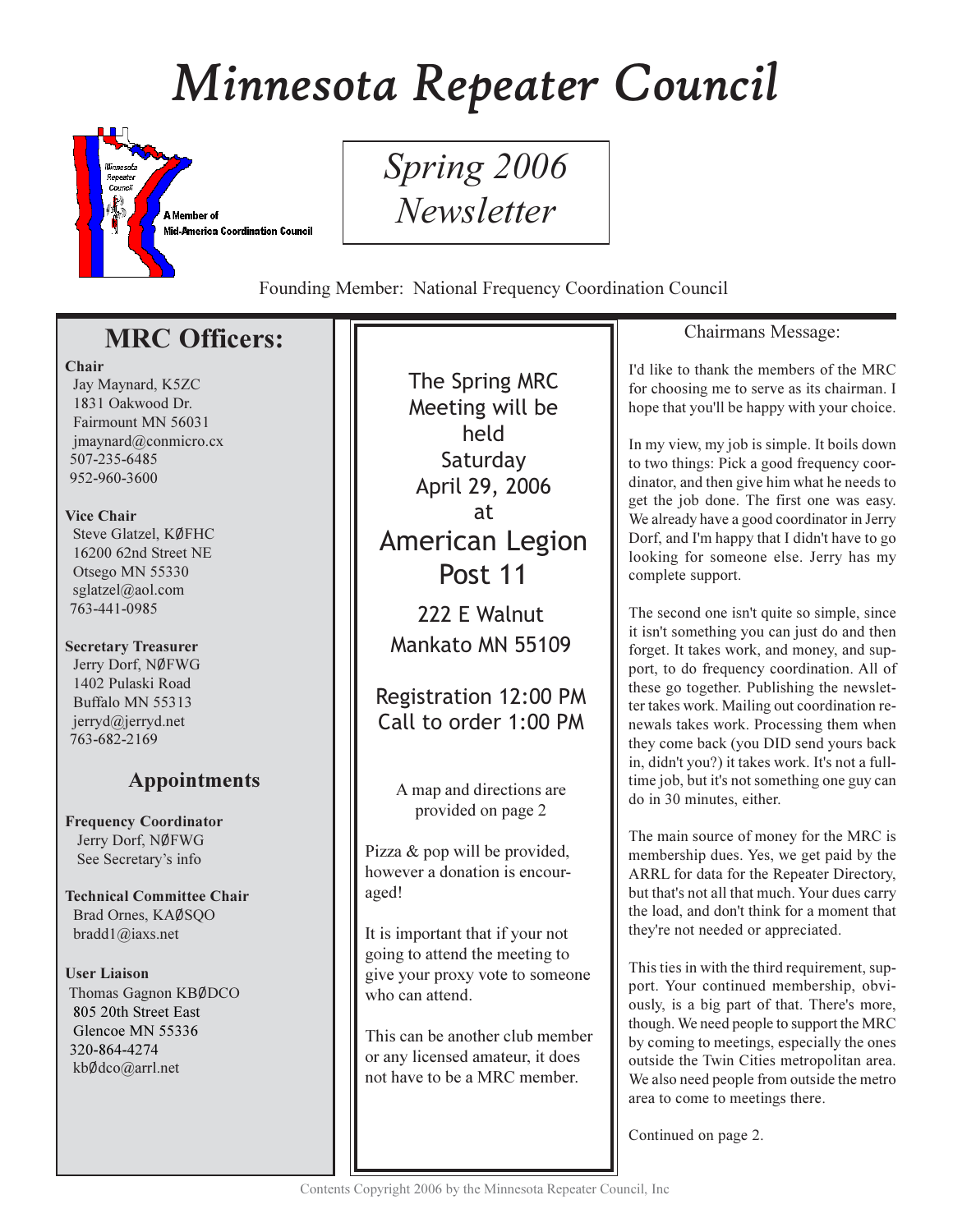# Contacting the MRC Secretary & Coordinator!

I have a full time job, so if you wish to contact me by phone, it is best to try 6-9PM in the evenings except Wednesdays.

Sending registered mail is going to delay my receiving the correspondence, this also requires my leaving work early or going to the post office on a Saturday morning.

I normally read and respond to email on a daily basis, this is preferred if I need to research something or for simple questions.

Repeater Updates and frequency applications must be mailed or faxed. I will provide my FAX number upon request. You may also scan your documents and email the document.

You may use email to notify us of operational changes to your repeater like its now on the air or will be off the air for a period of time.

Proxy forms can be mailed or faxed, emailed scans are acceptable, however just a proxy statement is not...

Thanks

Jerry

# **MRC Resources on the Internet**

MRC Webpage http://www.mrc.gen.mn.us **MRC** Mailing list:

This mailing list is for announcements and general discussion of MRC events, policy and operations. Currently it is un-moderated and open to all. Sign up at:

http://mailman.qth.net/mailman/listinfo/mrc

Don't forget to change your email program to "plain text" before you try to send anything. Messages with HTML or other fancy print will come through blank if you don't make the change.... Also do not include attachments!

One thing I intend to do is see that the spring meeting is moved around the state so folks who don't normally come can try to make it. I'm willing to drive from Fairmont to Duluth or Brainerd or Moorhead to make sure that the MRC is an organization for all of Minnesota. I hope you folks are, too.

Another part of supporting the MRC is simply working with us as we do our jobs. Please don't think that you can throw up a repeater without getting it coordinated just because you're off away from big concentrations of hams. We try hard to turn around requests quickly, and will work with you to come up with answers that satisfy everyone to the best of our ability. Sometimes that doesn't mean that we can give you a pair right away. We don't like that any more than you do. Our job, after all, is coordinating systems.

Enough of my rambling. If I can help you with anything about the MRC, my phone numbers and email address are published on the web site and in this newsletter. Please feel free to use them.

Thanks again and 73...Jay, K5ZC

# **American Legion Post 11** 222 E Walnut **Mankato MN**



Directions: From either direction on US 169, take the Downtown Mankato exit. Cross the river on the bridge. Turn right on North Broad Street, go two blocks, then turn right again on East Walnut Street. The American Legion hall will be on the right. Park anywhere except the small parking lot directly across East Walnut Street from the building.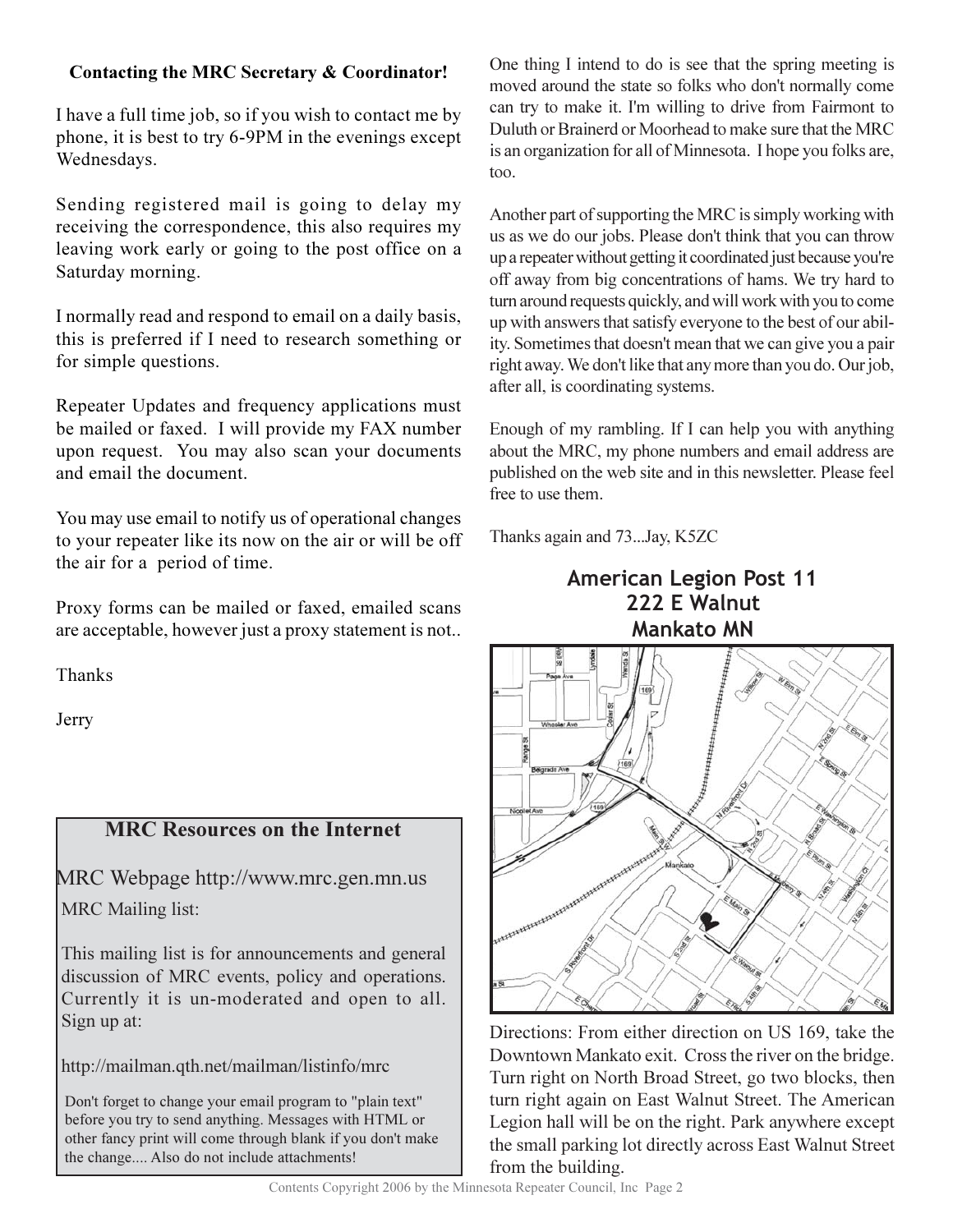# **Secretary, Treasurers & Coordinators Notes**

Coordination has been going well.

Communications with our neighbors has been speedy! In fact most of the new coordination's and moves have been completed within 3-4 days from receiving a completed application to a coordination being issued. WAR has been easy to work with over the last 6 months. The new Canadian coordinator along with North Dakota have been busy with getting new databases setup. Iowa has been quiet, however nothing has been sent in that direction. I have made contact with the Nebraska coordinator and received a copy of their data for a possible system in extreme southwest area of the state.

The annual update process along with the ARRL submission has been completed without to many problems. There are still several systems that have not completed a update and are eligible for de-coordination.

Be honest and up front with what you report and how you report it! If you're honest and up front with me, I will work with you. I have a update from a trustee with several pending systems that I know are not on the air, however he as has returned the updates as being on the air, how do we want to deal with these?

There is a trustee who is a time traveler; he signed the update as August 15 prior to my mailing them out around 31<sup>st</sup> however the postmark shows a late November return date.

I have deleted several 220 MHz proposed repeaters that have not been placed on the air nor returned an update for over 2 years now.

We still have a large amount of database entries that have just a Lat/Lon with degrees and minutes that date back long before the days of GPS receivers. New Coordination request searches are based on the lat/lon data, not the city name. When I update a repeater I attempt to verify this data. This fall when I updated the UofM radio clubs repeater I found the database location was almost 7 miles off. If you do not update or verify your data and a new system gets placed on the air there is only one person to blame and it's not the coordinator.

The ARRL repeater directory's note field is limited to 8 characters so publishing any internet linking notes at this time is not practical.

I plan on mailing out the 2006 updates in late August again as in the past. I can and will update your information at any time as needed. I can provide a copy of your data at any time as needed. It's much easier to do the updates as they come in rather than waiting till there is a large number of them to do all at one time!

Nothing significant occurring within the secretarial or treasurers job at this time, both reports follow.

 $73's$ 

Jerry Dorf, N0FWG **Secretary Treasurer Frequency Coordinator** 

## **OLD Records**

| Eden Prairie | 146,880 WA0VLL 10/04/03 |         |
|--------------|-------------------------|---------|
| Rosevelt     | 147.000 NOLAH           | 9/12/03 |
| Wannask      | 147,090 NOLAH           | 9/12/03 |
| Warroad      | 443,000 NOMHO           | 9/12/03 |
| Warroad      | 443.700 NOLAH           | 9/12/03 |

## **New Cordinations & Changes**

| FOREST LAKE KC0IOC<br>MIKE GRENIER KC0IOC MET                          |                     | l ink | KOTWG & KCOIOC<br>11/10/2005 |
|------------------------------------------------------------------------|---------------------|-------|------------------------------|
| COLUMBIA HTS WB0BWL Link<br>REUBEN RUEN WB0BWL MET                     |                     |       | <b>MNLINK</b><br>11/19/2005  |
| COLUMBIA HTS WB0BWL Link<br>REUBEN RUEN WB0BWL MET 11/19/2005          |                     |       | <b>MNI INK</b>               |
| ST PAUL NOJAL 147.180 NOJAL<br>SAI SIMONSON NOJAL MET 12/15/2005       |                     |       |                              |
| TWO HARBORS WB0DGK 147.270 LSAC<br>PATRICK WILMERS KB0QYC NE 1/28/2006 |                     |       |                              |
| <b>GIESE</b><br>PATRICK WILMERS KB0QYC NE 1/30/2006                    | KB0QYC 146,865 LSAC |       |                              |

## **Waiting List**

| <b>Brad Ornes</b> | KA0SQO |                | 2-meters Cambridge |
|-------------------|--------|----------------|--------------------|
| Greg Kitchak      | N0GEF  | 2-meters Crown |                    |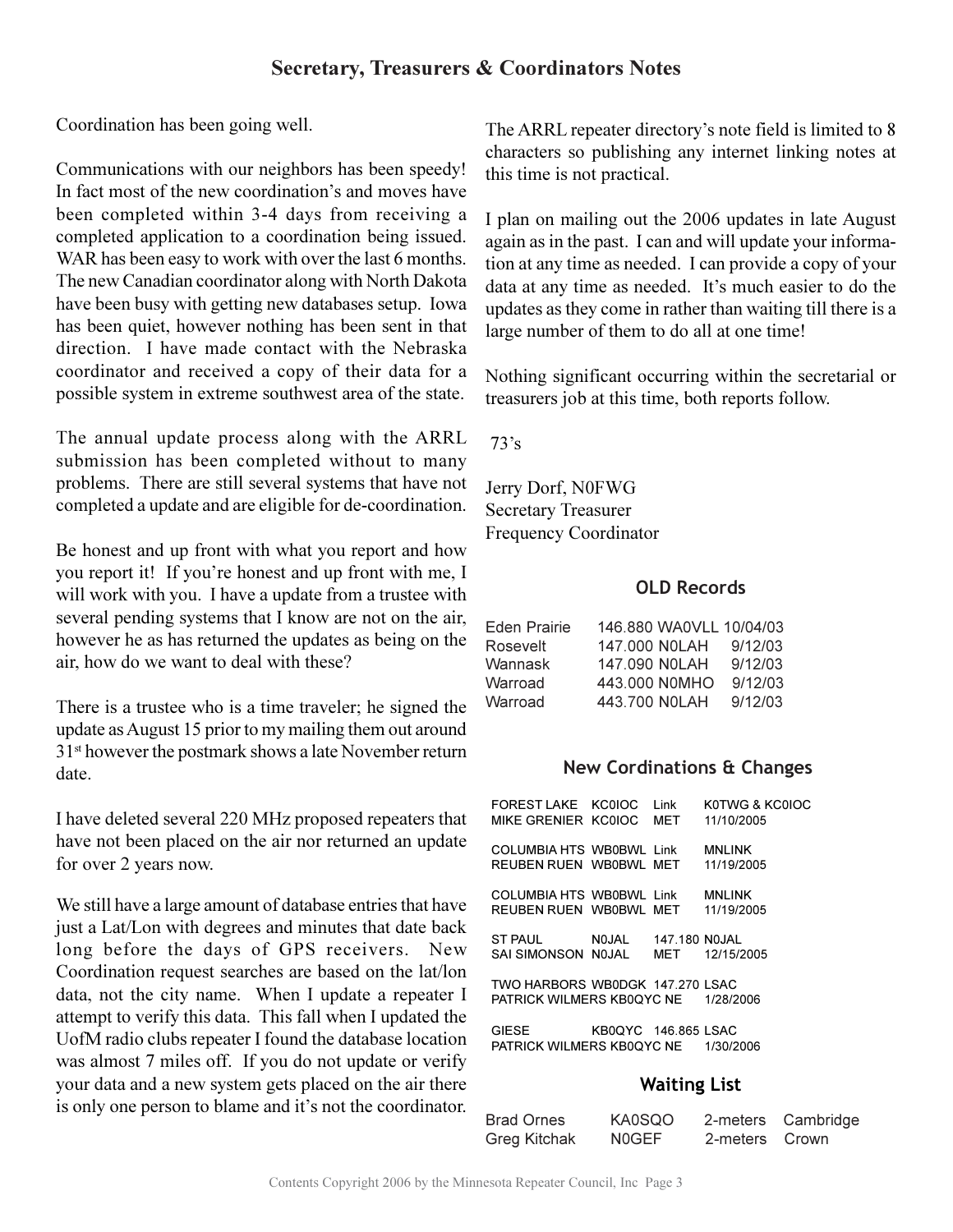# **Minutes of the Minnesota Repeater Council**

Fall meeting held On October 22, 2005 North St. Paul Community Center

Call to order by chairman Steve Glatzel, K0FHC at 2:05PM

Introduction officers & members made.

Quorum established with a total of 85 members in good standing on the roster, 30 in attendance, 14 non-metro at the start of the meeting.

**Chairman's Report:** Things running smoothly.

### **Frequency coordinator: Jerry Dorf**

Reports presented to membership in the newsletter & handout. Apology to Dave Karr for comments made in the Fall news letter over not responding to notice of pending coordination's. Site Lat/ Lon needs to be checked and updated on the update forms.

## **Secretary & Treasurer's report: Jerry Dorf, N0FWG**

Reports presented to membership in the newsletter & handout.

No motion was made to accept report, nor was there any objections.

**Technical Committee:** Not present

#### **New Members:**

 Jon Peterson, WA0UNB Regular membership Patrick Wilmers, KB0QYC Regular Membership Tom Beske, KC0QPV Associate Membership Dave Fisher, Regular Membership

#### **Changes to membership**

Roger Vacek, W0DEU Change from regular to Associate Member status

Motion made to accept all the membership applications and changes, seconded. Motion passed

### **Old Business:**

900 & 1.2GHz band plan is up in the air, need to make a channel band plan. Dan Swee was elected to head up the committee in the past. Doug Reed & Paul Emeott will work on creating the plan and report back.

#### **New Business:**

Investigate publishing echo link & other internet linking node ID's in repeater directory & other lists.

Discussed the possibility of creating a "board" that would be elected for 2-3 year terms. Motion made to create a board of officers, discussion ensued, Informal vote taken to leave things as is, and this prevailed. Motion died due to lack of a second.

Motion made to make a \$100 donation to QSL.net for hosting the MRC email reflector, motion seconded and passed.

## Spring Meeting: Non-Metro location.

Jay Maynard has looked into several locations most promising was Mankato State University. However there are several issues with catering & insurance. Offer to hold it at a repeater site in Little Falls was made. No definite location was chosen; it was left up to the board to locate a suitable facility for next April.

The board will seek suggestions from the membership.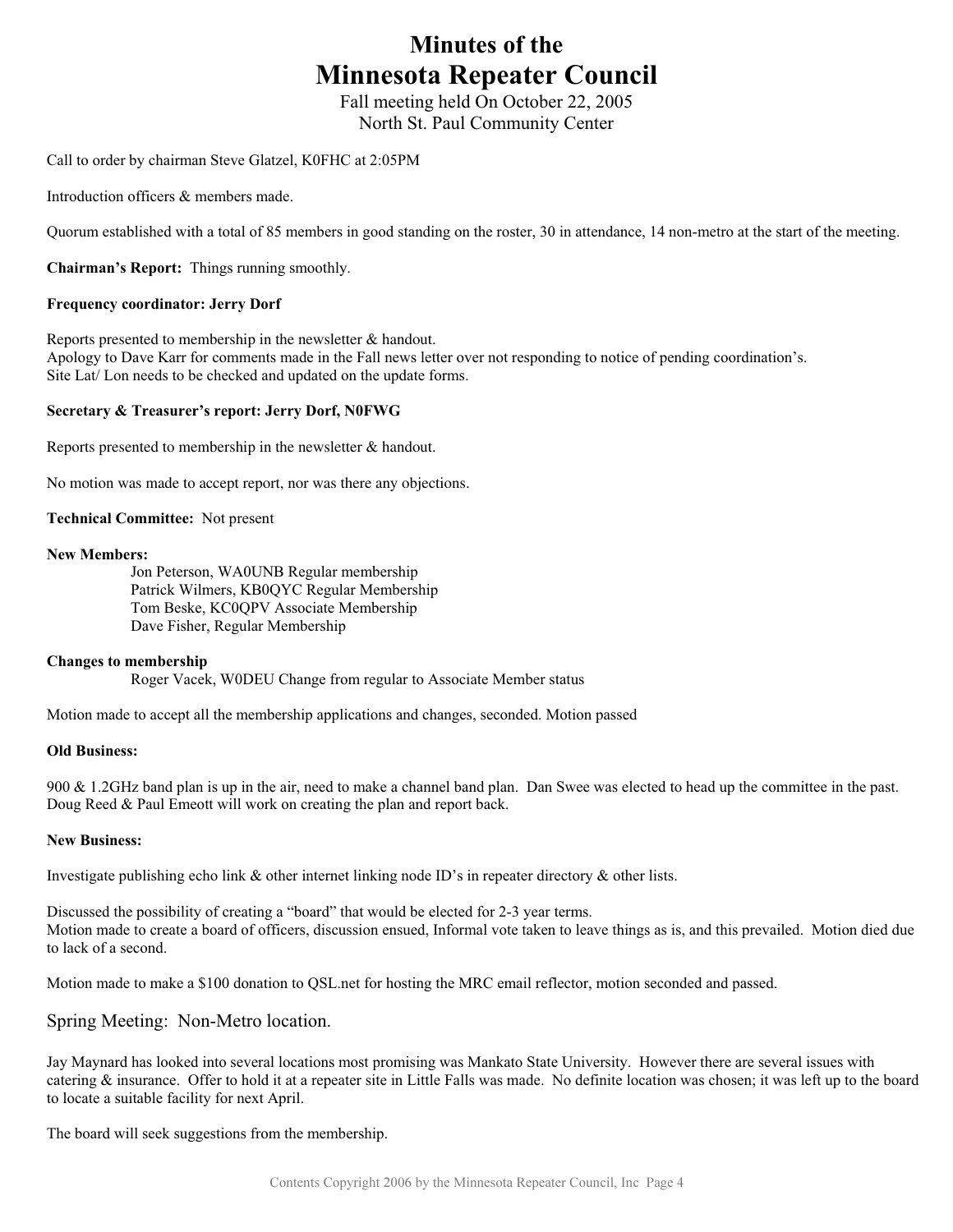## **Elections:**

The chairman appointed Rodger Williams, N0BRG to head the election committee. 2 Volunteers assisted in the election.

Nominations where opened, then closed.

Motion for unanimous ballot for vice chair & Secretary Treasurer. Seconded and passed.

Each candidate was given the opportunity to speak. Election for chairman was made by secret ballot.

Election results are as follows:

| Office        | Candidate                                | Votes received      |
|---------------|------------------------------------------|---------------------|
| Chairman:     | Jay Maynard, K5ZC<br>Matt Genelin, N0YNT | 29<br>5             |
| Vice Chairman | Steve Glatzel, K0FHC                     | No other candidates |
| Sec-Treas     | Jerry Dorf, N0FWG                        | No other candidates |

Motion was made to destroy the ballots, seconded & passed.

Motion to adjourn made by Matt Genelin, Seconded by Don Rice. Motion passed Meeting Adjourned at 3:35 PM

Jerry Dorf, N0FWG Secretary Treasurer Minnesota Repeater Council, Inc

# **MIDWINTER MADNESS® HOBBY ELECTRONICS SHOW**

Saturday March 25, 2006 8:00 AM - 1:30 PM

Buffalo Civic Center, Buffalo MN Commercial Exhibitors \* Large Indoor Swap Meet Featuring new and used:

Computers  $\star$  Software  $\star$  Hardware  $\star$  Electronics  $\star$  Amateur Radios For more info call 763.537.1722 Email:kØltc@visi.com http://www.k0ltc.org Sponsored by the Robbinsdale Amateur Radio Club. Inc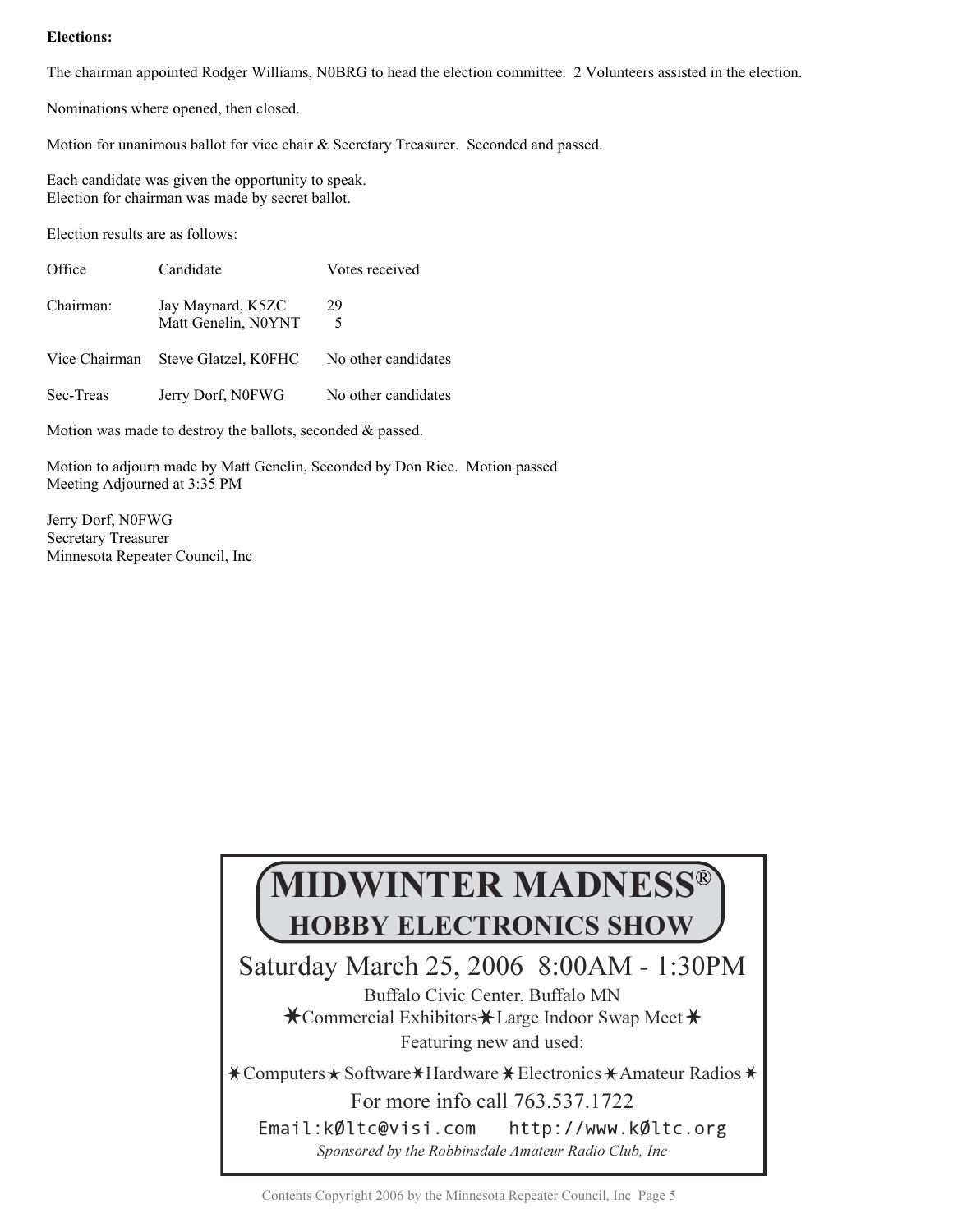# **Minnesota Repeater Council Checking Account** Report as of Feb 25, 2006

| <b>Date</b> | <b>Type</b> | <b>Description</b>              | <b>Debit</b> | <b>Credit</b> | <b>Balance</b> | <b>Comments</b>                      |
|-------------|-------------|---------------------------------|--------------|---------------|----------------|--------------------------------------|
| 7/16/2005   | 2047        | Jerry Dorf                      | \$18.32      |               | \$4,229.72     | Gas for WAR meeting                  |
| 7/19/2005   | Dep         | RONALD GEPPERT/MARC             |              | \$5.00        | \$4,234.72     | PARTIAL DUES 2005                    |
| 8/3/2005    | <b>DEP</b>  | <b>Wally Erikson</b>            |              | \$5.00        | \$4,239.72     | <b>Dues 2005</b>                     |
|             |             | <b>Patrick Wilmers</b>          |              | \$25.00       | \$4,264.72     | <b>Dues 2007</b>                     |
| 8/6/2005    | 2048        | Postmaster                      | \$156.20     |               | \$4,108.52     | Postage Updates, newsletter& general |
| 8/10/2005   | Dep         | Robert Stark, Sr                |              | \$30.00       | \$4,138.52     | Dues & newsletter 2007               |
| 8/22/2005   | <b>DEP</b>  | Dean Boelter                    |              | \$10.00       | \$4,148.52     | <b>Dues 2007</b>                     |
| 8/24/2005   | 2049        | <b>Custom Business Forms</b>    | \$85.64      |               | \$4,062.88     | Newsletter                           |
| 8/30/2005   | <b>DEP</b>  | SHERBURNE COUNTY REPEATER GUILD |              | \$10.00       | \$4,072.88     | N0RPP DUES 2006                      |
|             |             | SHERBURNE COUNTY REPEATER GUILD |              | \$10.00       | \$4,082.88     | KG0UY DUES 2006                      |
|             |             | SHERBURNE COUNTY REPEATER GUILD |              | \$20.00       | \$4,102.88     | NODJH DUES 2007                      |
| 9/8/2005    | <b>DEP</b>  | TIM BESKE KC0QPV                |              | \$5.00        | \$4,107.88     | ASC DUES 2006                        |
| 9/17/2005   | <b>DEP</b>  | <b>FRED PFEIFFER</b>            |              | \$30.00       | \$4,137.88     | <b>DUES 2008</b>                     |
|             |             | <b>SAI SIMONSON</b>             |              | \$10.00       | \$4,147.88     | <b>DUES 2006</b>                     |
|             |             | Jeff Clarine                    |              | \$10.00       | \$4,157.88     | <b>DUES 2006</b>                     |
| 9/21/2005   | <b>DEP</b>  | Steve Csizmadia                 |              | \$10.00       | \$4,167.88     | <b>Dues 2006</b>                     |
| 9/27/2005   | 2050        | Jay Maynard                     | \$69.00      |               | \$4,098.88     | Fuel for IA meeting                  |
| 10/4/2005   | <b>DEP</b>  | Jay Maynard                     |              | \$20.00       | \$4,118.88     | <b>Dues 2007</b>                     |
|             |             | <b>Richard Neish</b>            |              | \$10.00       | \$4,128.88     | Newsletter                           |
| 10/13/2005  | <b>DEP</b>  | <b>GORDON HANSON</b>            |              | \$10.00       | \$4,138.88     | <b>Dues 2006</b>                     |
| 10/18/2005  | <b>DEP</b>  | Smarts Radio Club/Tom Carlson   |              | \$10.00       | \$4,148.88     | <b>Dues 2007</b>                     |
| 10/20/2005  | <b>DEP</b>  | <b>TOMAS STRUM</b>              |              | \$10.00       | \$4,158.88     | <b>DUES 2006</b>                     |
|             |             | RON KITTELSON                   |              | \$10.00       | \$4,168.88     | <b>DUES 2006</b>                     |
| 10/22/2005  | 2051        | Paul Germscheid                 | \$36.58      |               | \$4,132.30     | Pop & Ice                            |
| 10/22/2005  | 2052        | Dominos Piza                    | \$175.66     |               | \$3,956.64     | Pizza for Fall Meeting               |
| 10/22/2005  | 2053        | QSL-Net                         | \$100.00     |               | \$3,856.64     | Donation                             |
| 10/24/2005  | <b>DEP</b>  | Norman D Yeautter               |              | \$10.00       | \$3,866.64     | <b>DUES TO 2006</b>                  |
|             |             | <b>REUBEN RUEN</b>              |              | \$20.00       | \$3,886.64     | <b>DUES TO 2006</b>                  |
|             |             | <b>ERIC OSTERBERG</b>           |              | \$50.00       | \$3,936.64     | <b>DUES TO 2009</b>                  |
|             |             | <b>MARGARET JORDAN</b>          |              | \$20.00       | \$3,956.64     | <b>DUES TO 2006</b>                  |
|             |             | HAROLD CLOUGH via M.JORDAN      |              | \$20.00       | \$3,976.64     | <b>DUES TO 2006</b>                  |
|             |             | <b>Michael Grenier</b>          |              | \$20.00       | \$3,996.64     | <b>DUES TO 2007</b>                  |
|             |             | <b>DAVID FISHER</b>             |              | \$10.00       | \$4,006.64     | <b>DUES TO 2005</b>                  |
|             |             | PIZZA & POP DONATION            |              | \$57.60       | \$4,064.24     |                                      |
| 11/9/2005   | <b>DEP</b>  | Mary Nystrom/Austin ARC         |              | \$10.00       | \$4,074.24     | <b>DUES 2006</b>                     |
| 11/21/2005  | <b>DEP</b>  | <b>DAVID KLEINDL</b>            |              | \$20.00       | \$4,094.24     | <b>DUES 2006</b>                     |
| 12/3/2005   | <b>DEP</b>  | <b>TERRY Johnson</b>            |              | \$25.00       | \$4,119.24     | Donation                             |
| 12/29/2006  | <b>DEP</b>  | Jon Peterson                    |              | \$10.00       | \$4,129.24     | <b>Dues 2006</b>                     |
| 1/28/2006   | <b>DEP</b>  | <b>CHRIS HUDGINS</b>            |              | \$10.00       | \$4,139.24     | <b>Dues 2007</b>                     |
| 2/16/2006   | <b>DEP</b>  | <b>Michael Paskeuric</b>        |              | \$20.00       | \$4,159.24     | <b>DUES 2007</b>                     |

Notes:

1. New & pending memberships checks have been deposited to avoid the past "Stale Check" problems.

2. The date in the comment field shows dues paid to the end of that year.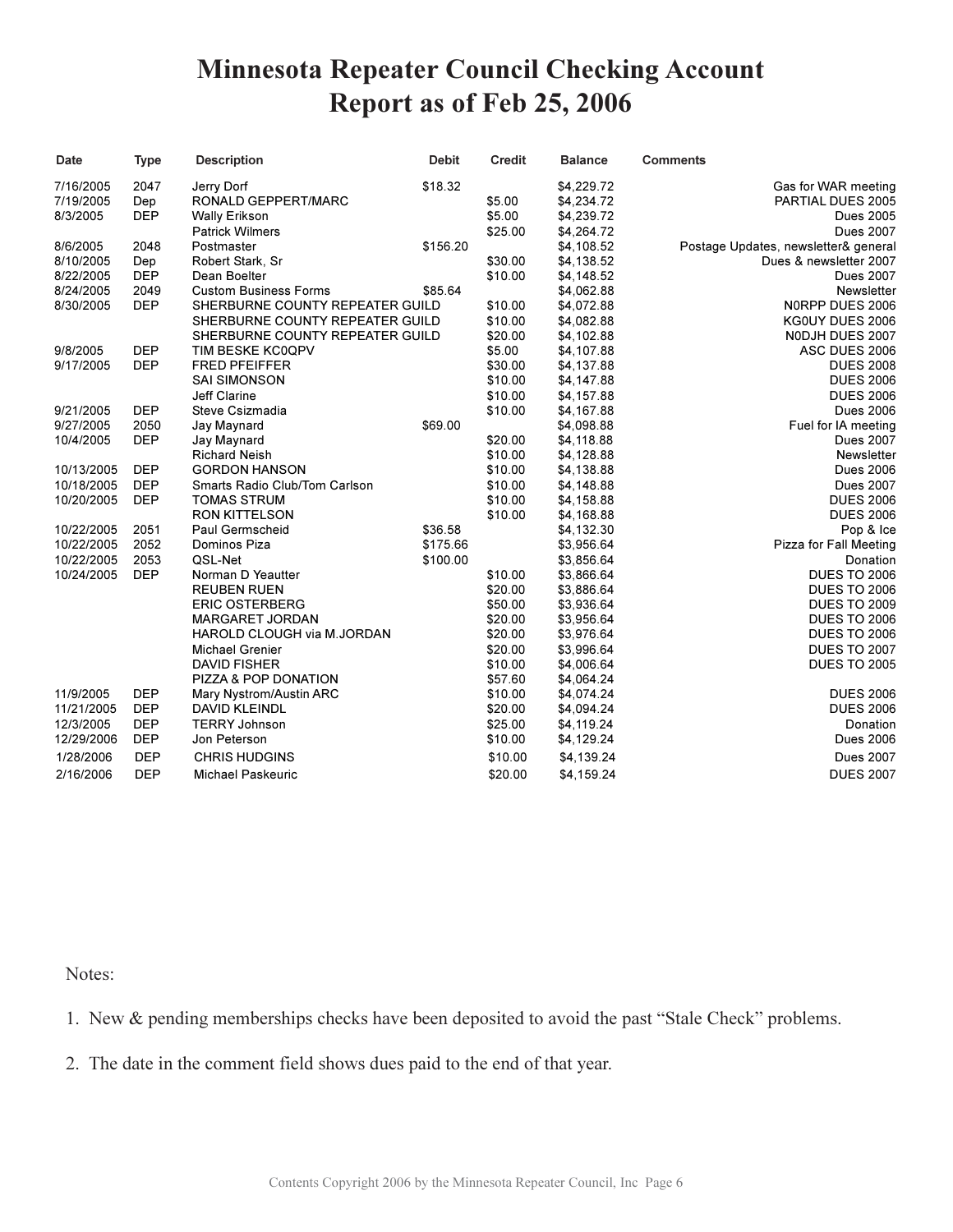# *Minnesota Repeater Council*

**Membership and Renewal application form** 

|                                                                                                                                                                                                                | <b>Trustee information (MRC Main Contact).</b>                                                                                                   |                                                                                                                                                                                                                                                                                                                                                                                                                                          |  |  |
|----------------------------------------------------------------------------------------------------------------------------------------------------------------------------------------------------------------|--------------------------------------------------------------------------------------------------------------------------------------------------|------------------------------------------------------------------------------------------------------------------------------------------------------------------------------------------------------------------------------------------------------------------------------------------------------------------------------------------------------------------------------------------------------------------------------------------|--|--|
|                                                                                                                                                                                                                |                                                                                                                                                  |                                                                                                                                                                                                                                                                                                                                                                                                                                          |  |  |
|                                                                                                                                                                                                                |                                                                                                                                                  |                                                                                                                                                                                                                                                                                                                                                                                                                                          |  |  |
|                                                                                                                                                                                                                |                                                                                                                                                  | City:                                                                                                                                                                                                                                                                                                                                                                                                                                    |  |  |
|                                                                                                                                                                                                                |                                                                                                                                                  | State: $\angle$ Zip: $\angle$                                                                                                                                                                                                                                                                                                                                                                                                            |  |  |
|                                                                                                                                                                                                                | Club or alternate contact/mailing address.                                                                                                       |                                                                                                                                                                                                                                                                                                                                                                                                                                          |  |  |
|                                                                                                                                                                                                                |                                                                                                                                                  |                                                                                                                                                                                                                                                                                                                                                                                                                                          |  |  |
|                                                                                                                                                                                                                |                                                                                                                                                  |                                                                                                                                                                                                                                                                                                                                                                                                                                          |  |  |
|                                                                                                                                                                                                                |                                                                                                                                                  |                                                                                                                                                                                                                                                                                                                                                                                                                                          |  |  |
|                                                                                                                                                                                                                |                                                                                                                                                  |                                                                                                                                                                                                                                                                                                                                                                                                                                          |  |  |
| Renewal $\lceil \rceil$<br><b>Type of Application:</b><br>Regular Membership<br>Dues \$10.00 year<br>Associate Member<br>Dues \$5.00 year<br>Newsletter                                                        | New membership $\lceil \quad \rceil$<br>Receives one copy of MRC newsletter for 1 year. Dues \$5.00<br>Or download for free from the MRC webpage | Trustee Change [ ]<br>Database Update [ ]<br>Organization or individual who is operating a FCC licensed Amateur Repeater station on a<br>frequency coordinated by the MRC. Has one vote at all meetings. Receives all mailings.<br>Organization or individual with a active interest in constructing an Amateur Radio Repeater station<br>or in the activities of the MRC. Can participate in the activities of the MRC but has no vote. |  |  |
| Signed: Repeater Trustee/Regular Member                                                                                                                                                                        |                                                                                                                                                  | Date:                                                                                                                                                                                                                                                                                                                                                                                                                                    |  |  |
| Mail all Applications and dues to:<br>Minnesota Repeater Council<br>Jerry Dorf, N0FWG Secretary/Treasurer<br>1402 Pulaski Road<br>Buffalo MN 55313<br>763-682-2169 Voice 952-473-5819 Fax<br>jerryd@jerryd.net | Total Amount:<br>$Check \#:$<br>Name on Check:                                                                                                   | Other Info:                                                                                                                                                                                                                                                                                                                                                                                                                              |  |  |